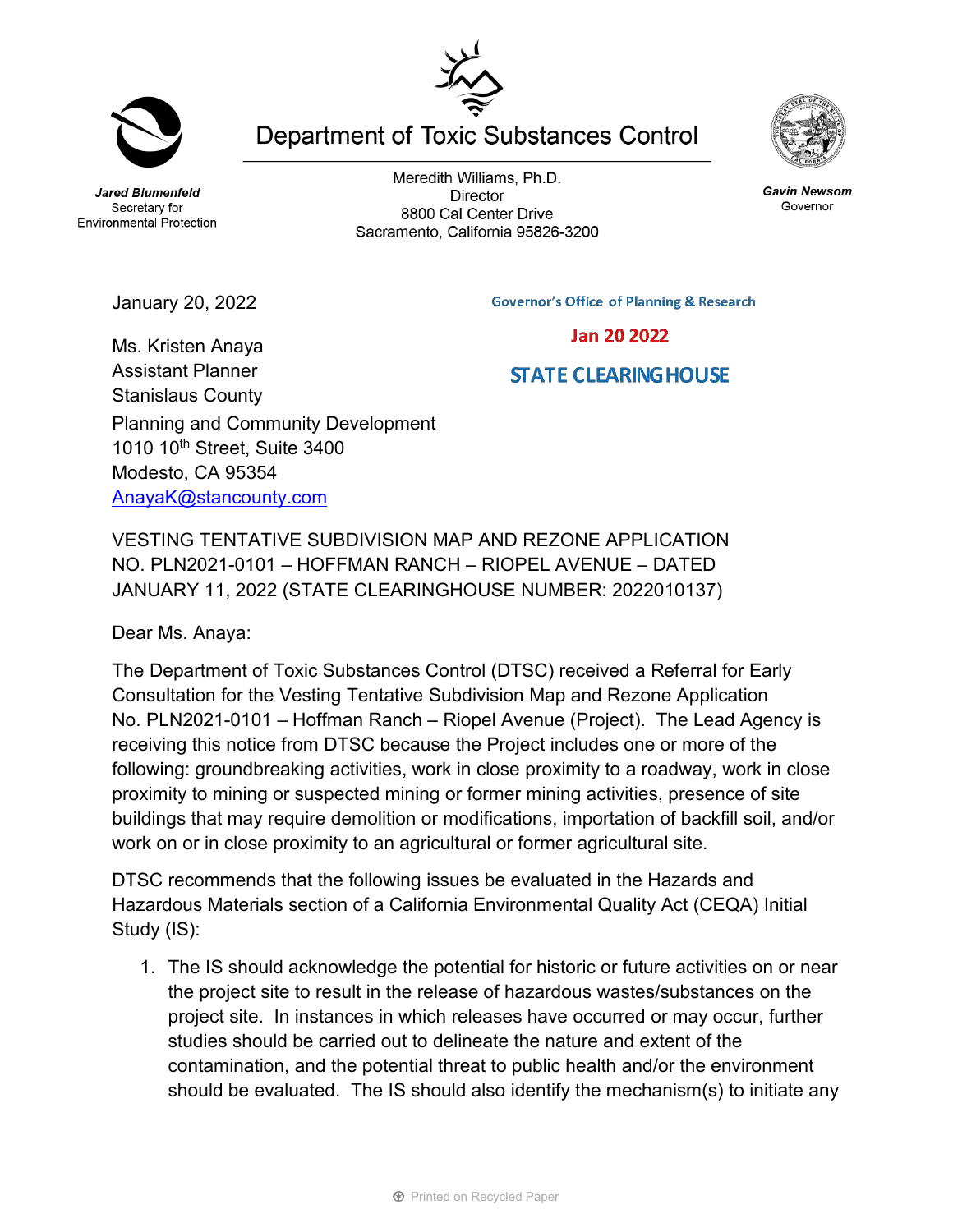Ms. Kristen Anaya January 20, 2022 Page 2

> required investigation and/or remediation and the government agency who will be responsible for providing appropriate regulatory oversight.

- 2. Refiners in the United States started adding lead compounds to gasoline in the 1920s in order to boost octane levels and improve engine performance. This practice did not officially end until 1992 when lead was banned as a fuel additive in California. Tailpipe emissions from automobiles using leaded gasoline contained lead and resulted in aerially deposited lead (ADL) being deposited in and along roadways throughout the state. ADL-contaminated soils still exist along roadsides and medians and can also be found underneath some existing road surfaces due to past construction activities. Due to the potential for ADL-contaminated soil DTSC, recommends collecting soil samples for lead analysis prior to performing any intrusive activities for the project described in the IS.
- 3. If any sites within the project area or sites located within the vicinity of the project have been used or are suspected of having been used for mining activities, proper investigation for mine waste should be discussed in the IS. DTSC recommends that any project sites with current and/or former mining operations onsite or in the project site area should be evaluated for mine waste according to DTSC's 1998 [Abandoned Mine Land Mines Preliminary Assessment Handbook.](https://dtsc.ca.gov/2020/04/17/document-request/?wpf337186_14=https://dtsc.ca.gov/wp-content/uploads/sites/31/2018/11/aml_handbook.pdf)
- 4. If buildings or other structures are to be demolished on any project sites included in the proposed project, surveys should be conducted for the presence of lead-based paints or products, mercury, asbestos containing materials, and polychlorinated biphenyl caulk. Removal, demolition and disposal of any of the above-mentioned chemicals should be conducted in compliance with California environmental regulations and policies. In addition, sampling near current and/or former buildings should be conducted in accordance with DTSC's 2006 *Interim [Guidance Evaluation of School Sites with Potential Contamination from](https://dtsc.ca.gov/2020/04/17/document-request/?wpf337186_14=https://dtsc.ca.gov/wpcontent/uploads/sites/31/2018/09/Guidance_Lead_%20%20Contamination_050118.pdf)  [Lead Based Paint, Termiticides, and Electrical Transformers](https://dtsc.ca.gov/2020/04/17/document-request/?wpf337186_14=https://dtsc.ca.gov/wpcontent/uploads/sites/31/2018/09/Guidance_Lead_%20%20Contamination_050118.pdf)*.
- 5. If any projects initiated as part of the proposed project require the importation of soil to backfill any excavated areas, proper sampling should be conducted to ensure that the imported soil is free of contamination. DTSC recommends the imported materials be characterized according to *[DTSC's 2001 Information](https://dtsc.ca.gov/wp-content/uploads/sites/31/2018/09/SMP_FS_Cleanfill-Schools.pdf)  [Advisory Clean Imported Fill Material](https://dtsc.ca.gov/wp-content/uploads/sites/31/2018/09/SMP_FS_Cleanfill-Schools.pdf)*.
- 6. If any sites included as part of the proposed project have been used for agricultural, weed abatement or related activities, proper investigation for organochlorinated pesticides should be discussed in the IS. DTSC recommends the current and former agricultural lands be evaluated in accordance with